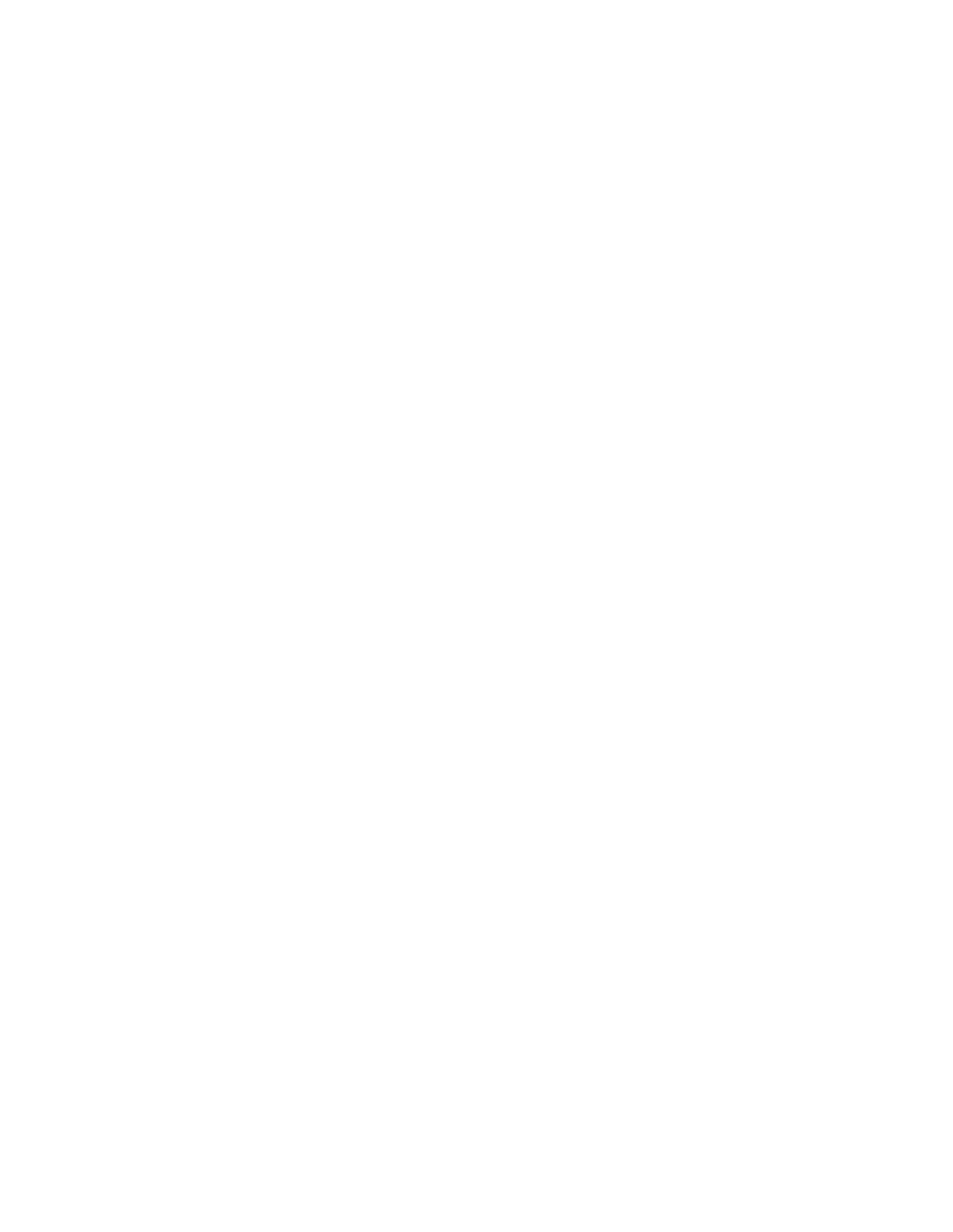# State Policies on Principal Evaluation: Trends in a Changing Landscape

The recent wave of education reform initiatives has resulted in new principal evaluation legislation in the past few years. This policy brief describes the trends in recently passed principal evaluation legislation, with a focus on implementation timelines and pilot programs.

June 2012

Catherine Jacques Matthew Clifford Katie Hornung

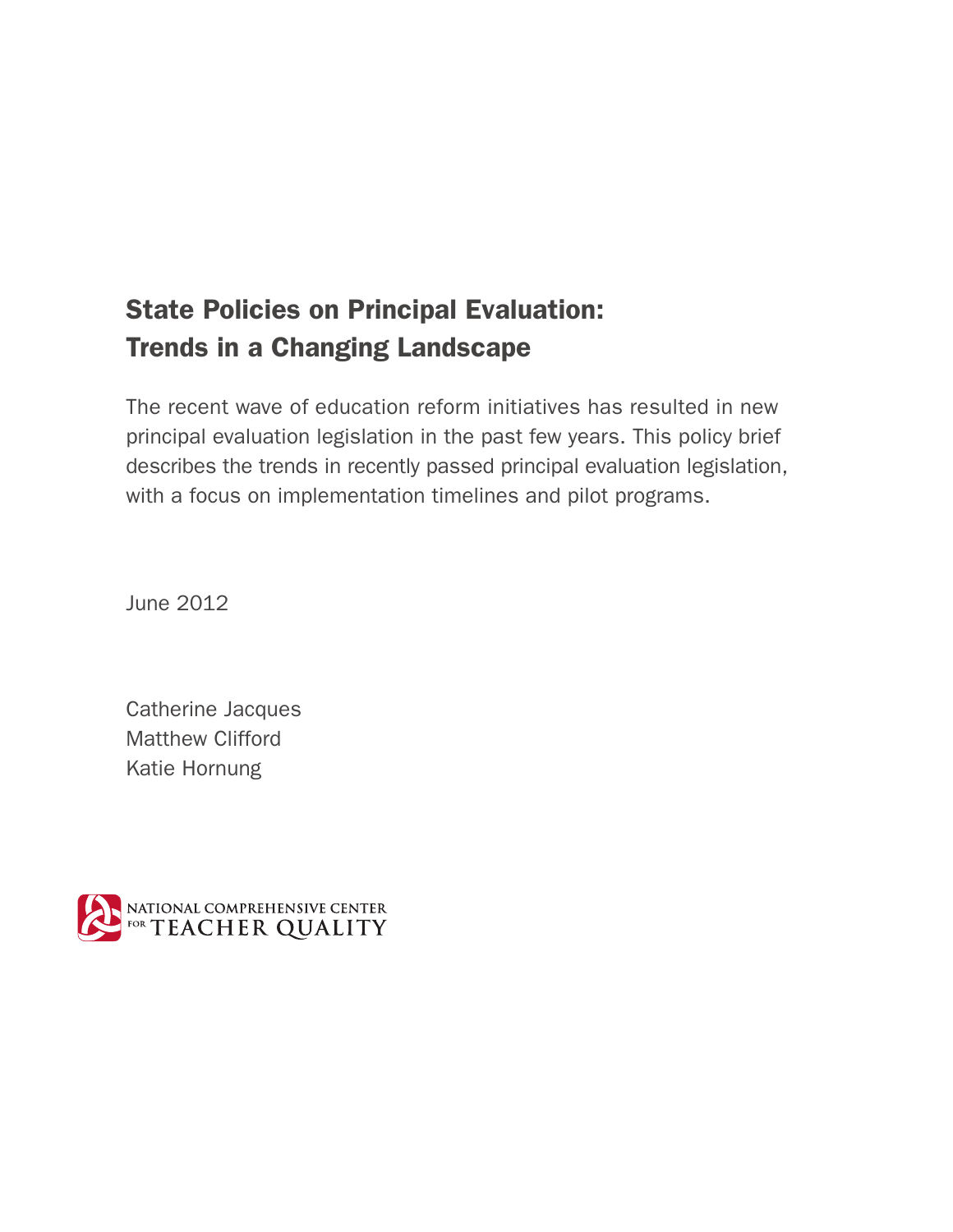# **CONTENTS**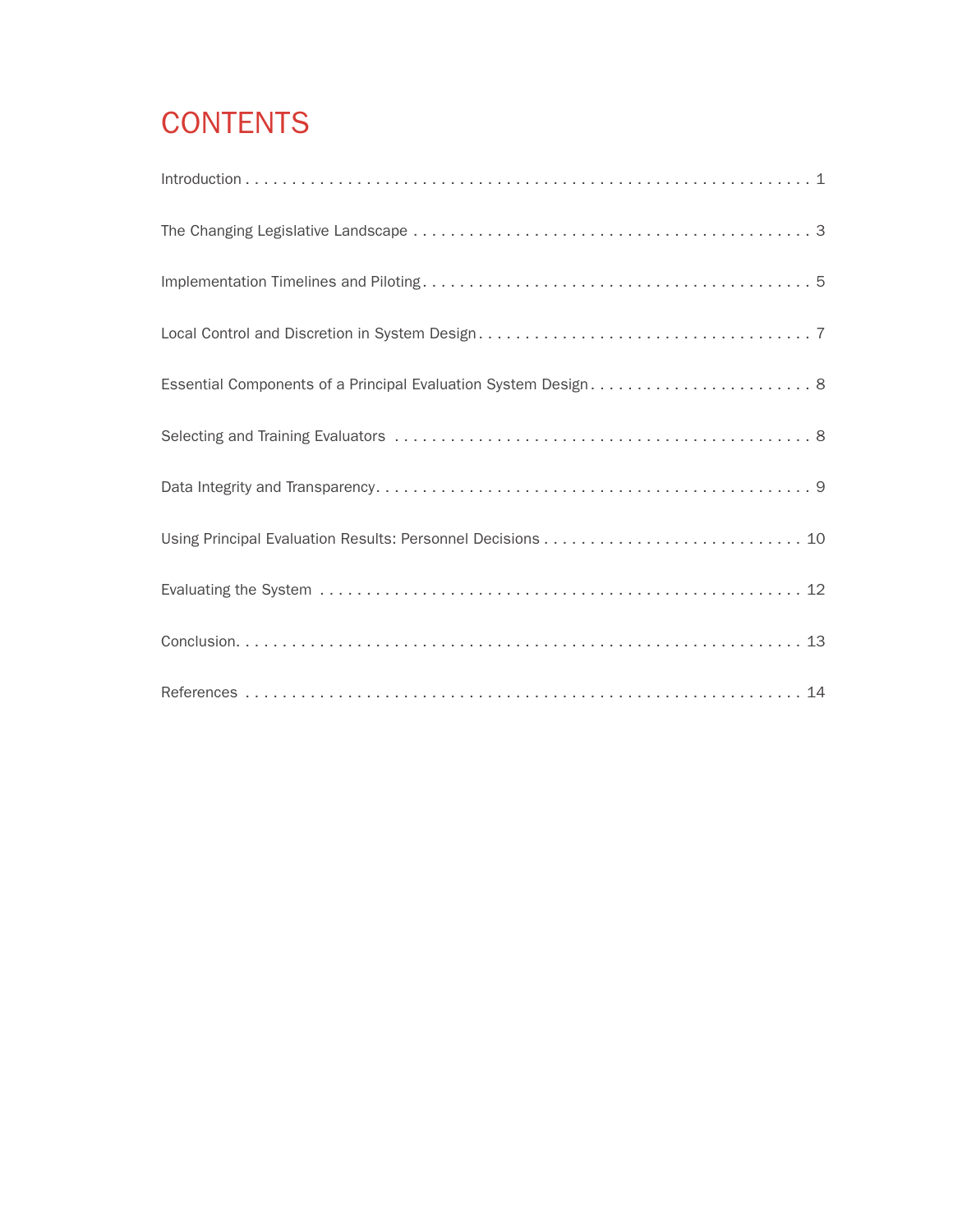# INTRODUCTION

\_\_\_\_\_\_\_\_\_\_\_\_\_\_\_\_\_\_\_\_\_\_\_\_\_\_\_\_\_\_

For the past 20 years, education leaders have sought to increase principal accountability and support as one mechanism for assuring that our students and teachers have the principals that they deserve. State and district accountability policies have focused intently on student outcomes, particularly standardized student test scores, to evaluate educator performance in a school. The No Child Left Behind (NCLB) Act, for example, encouraged states and districts to evaluate school performance by monitoring student test scores, which has resulted in the removal of principals or provision of additional supports to encourage better leadership and school performance when student performance was persistently poor. Federal school reform policies and initiatives, such as School Improvement Grants (SIG) and Race to the Top (RTTT), have further incentivized evaluations of individual educators, including principals, on the basis of student performance.

National attention on principal effectiveness is warranted. Strong school leadership, in the form of an effective principal, is essential for cultivating high-performing schools, attracting and retaining high-quality teaching staff, and building community support for education efforts (Clifford, Behrstock-Sherratt, & Fetters, 2012), Although many factors contribute to student learning, leadership is the second most powerful school-level factor in student learning (Hallinger & Heck, 1996; Horng, Klasick, & Loeb, 2010). Principal evaluation systems that clearly identify effective principals and provide performance-based feedback to promote improvement can help to ensure that all students attend schools that can truly help them achieve.

This brief describes a new wave of state legislation, which emphasizes individual principal accountability as part of a broader educator talent-management strategy. The brief provides a snapshot of new state-level policy on principal evaluation and describes reasons for policy change as represented in state policy language and trends in policy content. These descriptions are drawn from the National Comprehensive Center on Teacher Quality's *State Principal Evaluation*  Policy database ([http://resource.tqsource.org/StateEvalDB\)](http://resource.tqsource.org/StateEvalDB).<sup>1</sup> The thematic analysis was informed by the guidelines for principal evaluation policy implementation, as described by Clifford, Hansen, and Wraight (2012). The state-level data analyzed was limitedto the states that have won RTTT funds in rounds one, two, and three, with the exception of Hawaii, which has yet to develop its principal evaluation system. As early implementers of updated principal evaluation policies, states that have won RTTT funds tend to have more data on their evaluation systems and be further along in implementing their principal evaluation systems than other states, at least partially because of the federally monitored timelines. In addition, these states have served as models of challenges that can arise in implementing principal evaluation systems and, in many cases, have identified possible solutions to these challenges.

The principal evaluation policy landscape is changing. Buoyed by federal incentive programs, states are passing legislation and are redesigning principal performance evaluation systems. The evaluation of principal performance is the procedure that school districts use to determine how well principals are performing their work and the effects of that work on teaching and learning.

1

<sup>1</sup> The *State Principal Evaluation Policy* database was developed by collecting publicly available information on state-level principal evaluation policies via state department of education resources, RTTT documents, Elementary and Secondary Education Act (ESEA) flexibility requests, and other relevant documents.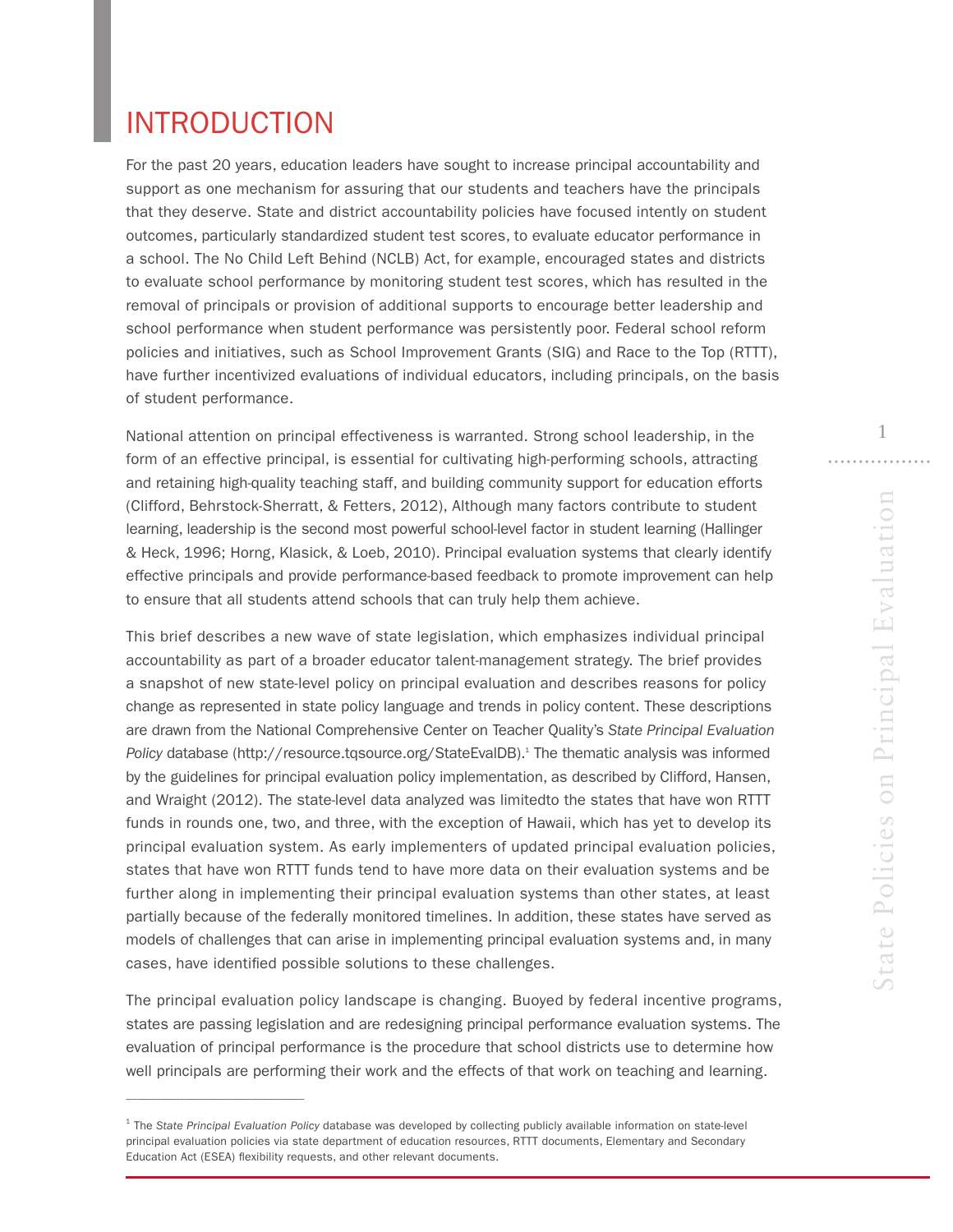The process can involve measurement of the quality of principals' leadership practices and the impact of leadership practices on school conditions, school culture, instructional quality, and student achievement (Clifford, Hansen, & Wraight, 2012; Leithwood, Louis, Anderson, & Wahlstrom, 2004; Marzano, Waters, & McNulty, 2005). Research and federal policy encourage states to redesign principal performance evaluation methods to reflect contemporary standards of professional practice and to use multiple measures—including student performance—to gauge principal effectiveness. Professional organizations such as the National Association of Elementary School Principals (NAESP), the National Association of Secondary School Principals (NASSP), and the American Federation of School Administrators emphasize the importance of fair, consistent, and accurate performance evaluation systems. It is imperative that these systems provide all principals useful feedback that supports professional growth and provides districts and states with high-quality information about the principal workforce (NAESP & NASSP, forthcoming). Federal legislation and professional associations also highlight the need for advanced principal professional learning programs and the use of performance evaluation results to inform high-stakes decisions on employment, advancement, and compensation.

Principal performance evaluation is not new to state policy. Through law or administrative rule, states commonly have required school districts to evaluate all principals. Before recent federal school policy reforms were implemented, state-level policy typically allowed school districts to develop their own systems for principal evaluation. As a result, the state-level systems from the last several years have been a patchwork of standards and measures, which is challenging as states design strategies to develop and support leadership talent.

Research on implementing principal evaluation policy suggests that the patchwork of systems is not serving principals well either. Although many school districts have strong evaluation systems in place, school districts vary in their capacity to enact comprehensive principal evaluation systems. Traditional principal performance evaluation is not routine and systematic, and evaluations are not comprehensive or informed by valid measures, nor are they aligned with contemporary professional standards (Clifford & Ross, 2011; Davis, Kearney, Sanders, Thomas, & Leon, 2011). Furthermore, principals view existing evaluation systems as providing little valuable feedback with which to improve their practice or cues on how to improve school conditions.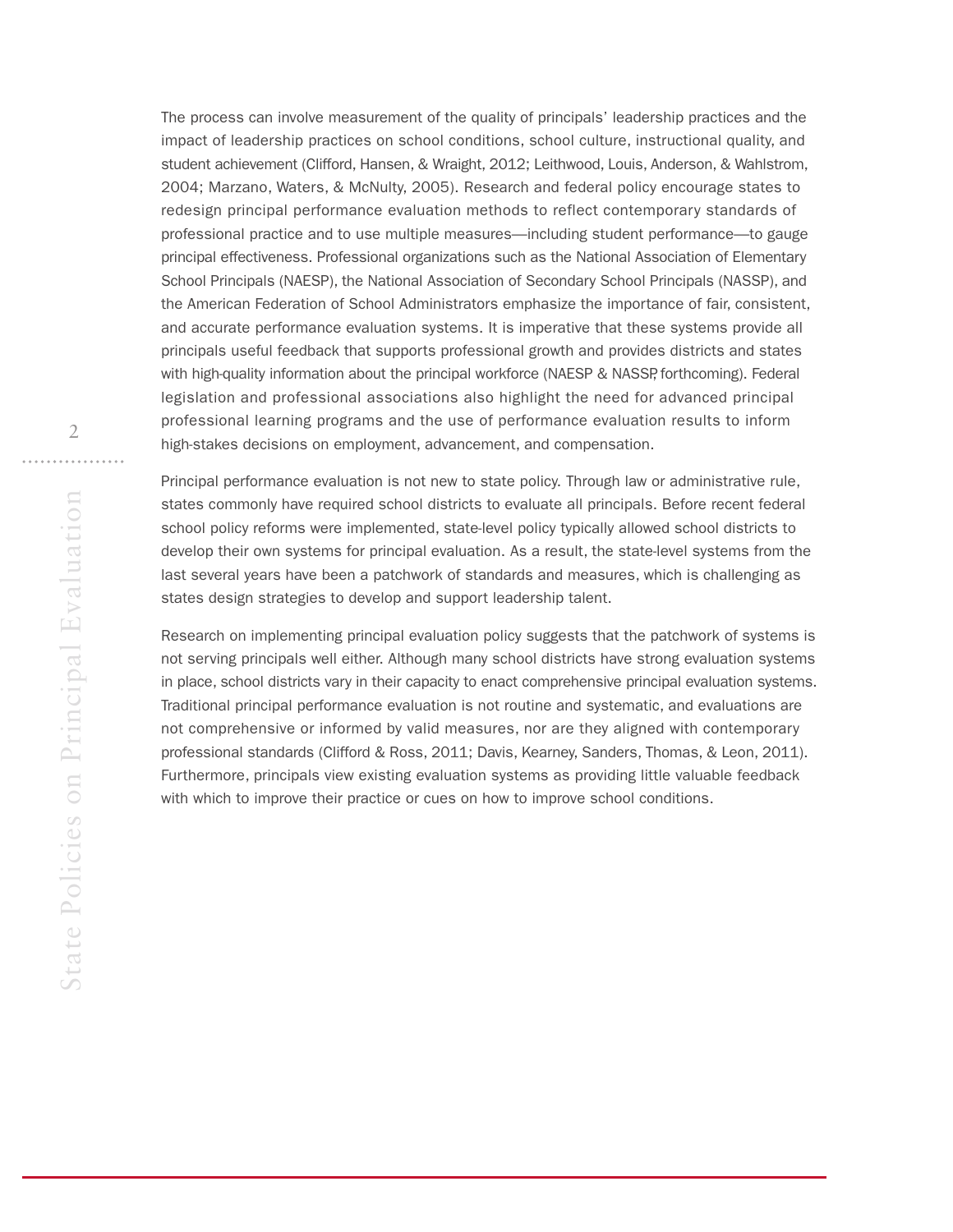# THE CHANGING LEGISLATIVE LANDSCAPE

Since 2005, our national policy review indicates that 34 of the 35 states<sup>2</sup> that passed legislation requiring district adoption of new principal evaluation systems passed legislation after the introduction of RTTT in 2009. This represents a rate of at least eight states per year in 2010, 2011, and 2012. Figure 1 illustrates when principal evaluation reform legislation was passed. State policymakers may begin new principal evaluation policies for multiple reasons, including improving student achievement, raising educator accountability, and facilitating principal professional growth. Although policy documents provide some insight into the goals of state policy changes, state RTTT applications describe state histories and goals. This review indicates the prevalence of these goals across states.

#### Figure 1. Legislation years of principal evaluation system.



Although RTTT states have outlined numerous rationales, priorities, and objectives for implementing principal evaluation systems in guidance documents, legislation, and especially in their RTTT applications, the legislation that states have passed currently mandating principal evaluation reform rarely explicitly includes the goals or purposes of the evaluation system. Of the 19 states that have won RTTT funds (see Table 1), state legislation identifies professional growth as a goal in five states and student growth as a goal in five states. Only two states (Massachusetts and New Jersey) identify both. Legislation on principal evaluation usually describes the domains or components of the system and their weighting, however. Although state legislation does not go into detail about the goals and purposes of principal evaluation systems, state guidance 1 documents, RTTT materials, and ESEA flexibility requests often go into great detail on the goals and purposes. About half of the RTTT states explicitly included either student achievement (9) or professional growth (12) as goals in nonregulatory guidance documents; accountability is less common (5).

3

. . . . . . . .

\_\_\_\_\_\_\_\_\_\_\_\_\_\_\_\_\_\_\_\_\_\_\_\_\_\_\_\_\_\_

 $2$  In this analysis, we are counting the District of Columbia as a state for simplicity.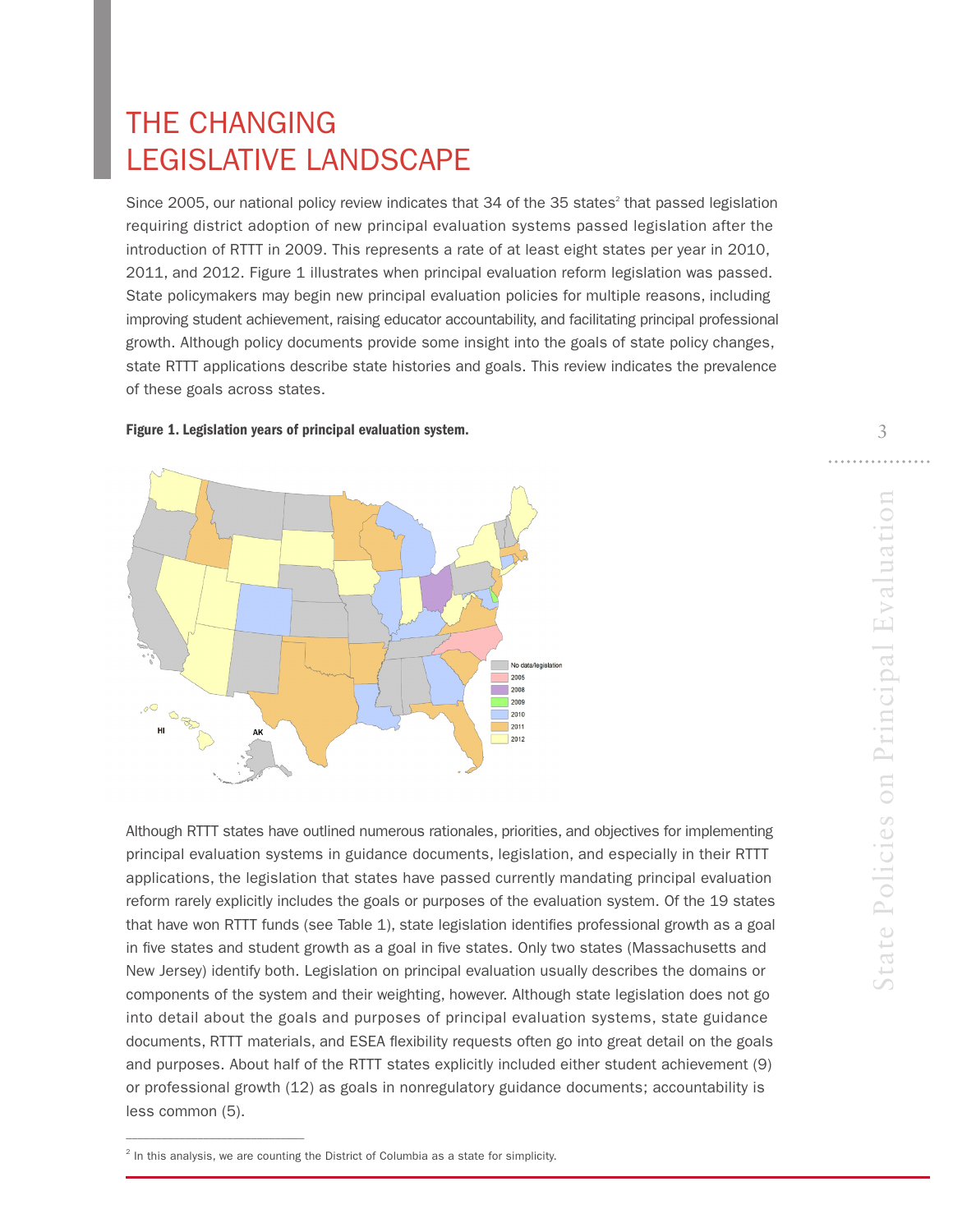#### Table 1. States Receiving RTTT Funds and Their Initiatives

| <b>State Name</b>                | <b>Student Growth</b><br><b>Professional Growth</b> |                    | <b>Accountability</b>     |                    |             |                    |
|----------------------------------|-----------------------------------------------------|--------------------|---------------------------|--------------------|-------------|--------------------|
|                                  | Legislation                                         | <b>Guidance</b>    | Legislation               | <b>Guidance</b>    | Legislation | Guidance           |
| Round 1<br><b>Winners</b>        |                                                     |                    |                           |                    |             |                    |
| Delaware                         |                                                     | $\pmb{\mathsf{X}}$ | $\boldsymbol{\mathsf{X}}$ | $\pmb{\mathsf{X}}$ |             |                    |
| Tennessee                        |                                                     | X                  |                           |                    |             | $\pmb{\mathsf{X}}$ |
| <b>Round 2</b><br><b>Winners</b> |                                                     |                    |                           |                    |             |                    |
| District of<br>Columbia          |                                                     |                    |                           |                    |             | $\pmb{\mathsf{X}}$ |
| Florida                          | $\pmb{\chi}$                                        | $\pmb{\mathsf{X}}$ |                           |                    |             |                    |
| Georgia                          |                                                     | X                  |                           | $\pmb{\mathsf{X}}$ |             |                    |
| Hawaii                           | $\pmb{\chi}$                                        |                    |                           |                    |             |                    |
| Maryland                         | $\pmb{\mathsf{X}}$                                  |                    |                           |                    |             |                    |
| Massachusetts                    |                                                     | $\pmb{\mathsf{X}}$ | $\pmb{\mathsf{X}}$        | $\pmb{\mathsf{X}}$ |             | $\pmb{\mathsf{X}}$ |
| New York                         |                                                     | $\pmb{\mathsf{X}}$ |                           | X                  |             |                    |
| North<br>Carolina                | $\pmb{\chi}$                                        |                    |                           | $\pmb{\mathsf{X}}$ |             |                    |
| Ohio                             |                                                     |                    |                           |                    |             |                    |
| Rhode Island                     |                                                     |                    |                           | $\pmb{\mathsf{X}}$ |             |                    |
| Round 3<br><b>Winners</b>        |                                                     |                    |                           |                    |             |                    |
| Arizona <sup>ª</sup>             |                                                     | $\pmb{\mathsf{X}}$ | X                         | X                  |             | X                  |
| Colorado <sup>b</sup>            |                                                     |                    | $\boldsymbol{\mathsf{X}}$ | $\pmb{\mathsf{X}}$ |             | X                  |
| <b>Illinois</b> <sup>c</sup>     |                                                     |                    |                           |                    |             |                    |
| Kentucky <sup>d</sup>            |                                                     |                    |                           | $\pmb{\mathsf{X}}$ |             |                    |
| Louisiana <sup>e</sup>           |                                                     | $\pmb{\mathsf{X}}$ |                           |                    |             |                    |
| New Jerseyf                      | $\pmb{\mathsf{X}}$                                  | $\pmb{\mathsf{X}}$ | $\pmb{\mathsf{X}}$        | $\pmb{\mathsf{X}}$ |             |                    |
| Pennsylvania <sup>®</sup>        |                                                     |                    |                           |                    |             |                    |

<sup>&</sup>lt;sup>a</sup> Won RTTT funds for initiative C2: Accessing and Using State Data.

\_\_\_\_\_\_\_\_\_\_\_\_\_\_\_\_\_\_\_\_\_\_\_\_\_\_\_\_\_\_

<sup>g</sup> Won RTTT funds for Initiatives C2: Accessing and Using State Data and D2: Improving Teacher and Principal Effectiveness.

<sup>&</sup>lt;sup>b</sup> Won RTTT funds for initiative D2: Improving Teacher and Principal Effectiveness.

<sup>&</sup>lt;sup>c</sup> Won RTTT funds for initiatives C3: Using Data to Improve Instruction, D2: Improving Teacher and Principal Effectiveness, and D3: Ensuring Equitable Distribution of Effective Teachers and Principals.

d Won RTTT funds for initiative C3: Using Data to Improve Instruction.

e Won RTTT funds for initiatives C3: Using Data to Improve Instruction, D2: Improving Teacher and Principal Effectiveness, and D3: Ensuring Equitable Distribution of Effective Teachers and Principals.

f Won RTTT funds for initiatives C3: Using Data to Improve Instruction and D2: Improving Teacher and Principal Effectiveness.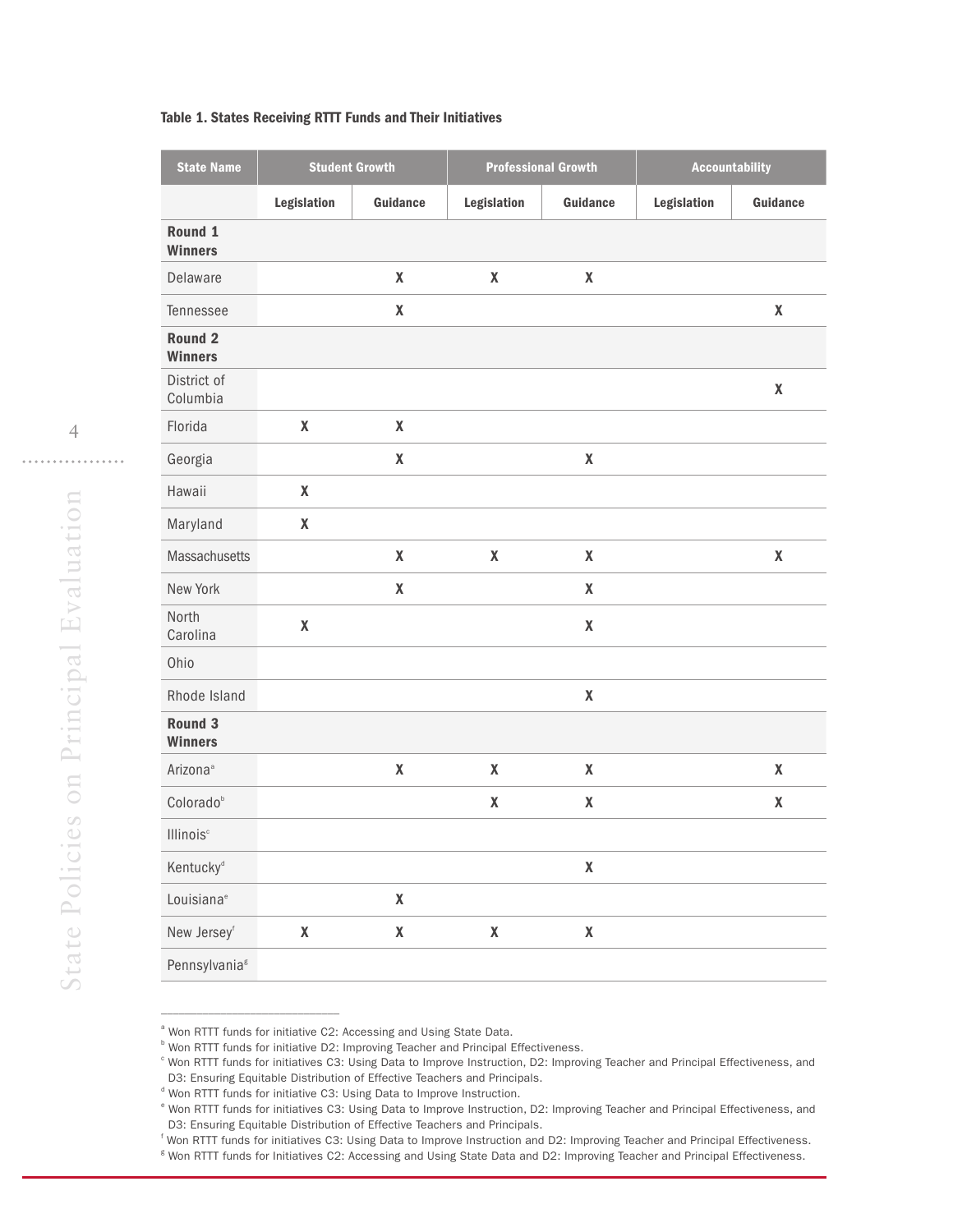# IMPLEMENTATION TIMELINES AND PILOTING

All legislation or administrative rules that were reviewed for this brief provide a date by which the newly designed principal evaluation system must be implemented (Figure 2). A few winners of RTTT grants, notably Delaware, the District of Columbia, North Carolina, and Tennessee, have already fully implemented their principal evaluation systems. A majority of the states that have passed legislation (15) mandate the full implementation of most or all aspects of the new principal evaluation systems in the 2012–13 school year, and seven will be required to implement new systems in the 2013–14 school year.

A comparison between date of passage and the required implementation date indicates that states, on average, allow two years between passage and statewide implementation. Five states require redesign and implementation occur in one year's time, six states require implementation within one year, and three states provide for four or more years between passage of legislation and implementation. Challenges in implementation and the sheer scope of work involved in implementing an effective principal evaluation model while incorporating stakeholder approval and engagement may affect states' timelines for implementing reforms: for example, Arizona amended legislation in spring 2012, pushing back the required implementation of the evaluation system from 2012–13 to 2013–14.

Nine states have planned at least one pilot or field-testing year into their implementation timeline, three of which have planned two years of pilot or field testing. Louisiana, for example, had two pilot phases included in its implementation plan: the first pilot was conducted in 20 districts during the 2010–11 school year, and the second pilot was conducted statewide, with adjustments to be made from evaluation results and feedback in the 2012–13 school year, when the system will be fully implemented statewide. Rhode Island took a different approach by gradually implementing certain components of the evaluation system during the 2011–12 school year instead of piloting. During gradual implementation, Rhode Island reduced the implementation burden on principals and evaluators by reducing the number of required conferences and professional growth goals. In addition, student growth scores were not included in the first year and evaluation results were used only for professional growth rather than high-stakes decisions, such as dismissal. Rhode Island will fully implement its system in the 2012–13 school year. The inclusion of a pilot year(s) gives states more time to adjust their evaluation systems and make modifications to their system on the basis of feedback from participants, responses to implementation challenges, or other lessons learned.

Table 2 summarizes implementation timelines for each state, including which states included a pilot year(s), when statewide implementation is expected, and when evaluation results will inform high-stakes decision making.

5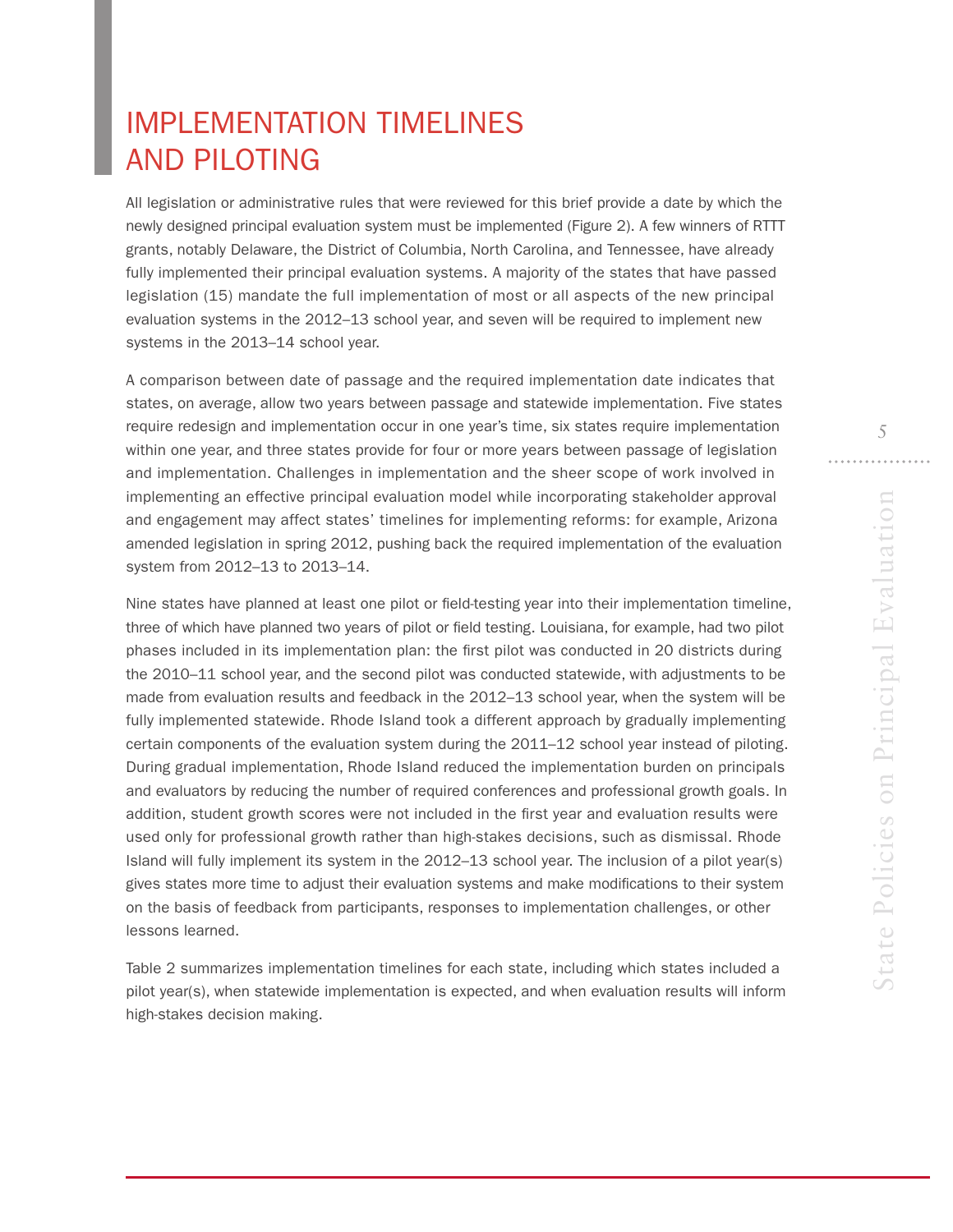#### Table 2. Summary of Principal Evaluation System Timelines by State

| <b>State</b>                | Pilot, Field Testing, or<br><b>Gradual Implementation</b>                                                                                                        | <b>Statewide Implementation</b>                                                                          | <b>Incorporation of</b><br><b>High-Stakes Decisions</b>                   |
|-----------------------------|------------------------------------------------------------------------------------------------------------------------------------------------------------------|----------------------------------------------------------------------------------------------------------|---------------------------------------------------------------------------|
| <b>Arizona</b>              | May 2012                                                                                                                                                         | $2012 - 13$ <sup>a</sup>                                                                                 | Not specified                                                             |
| <b>Colorado</b>             | 2011-12: Development<br>and beta testing<br>2012-13: Validation<br>study in pilot districts                                                                      | 2013-14: Monitoring of pilot<br>sites and statewide rollout<br>2014-15: Full statewide<br>implementation | 2015–16                                                                   |
| <b>Delaware</b>             | 2005-06                                                                                                                                                          | $2008 - 09$ °                                                                                            | Not specified                                                             |
| <b>District of Columbia</b> | N/A                                                                                                                                                              | $2010 - 11$ <sup>b</sup>                                                                                 | 2010-11                                                                   |
| <b>Florida</b>              | N/A                                                                                                                                                              | $2011 - 12$                                                                                              | $2014 - 15$                                                               |
| Georgia                     | January 2012-May 2012                                                                                                                                            | 2012-13: RTTT districts only<br>2014-15: All districts                                                   | Not specified                                                             |
| <b>Hawaii</b>               | <b>TBD</b>                                                                                                                                                       | 2014-15                                                                                                  | TBD                                                                       |
| <b>Illinois</b>             | N/A                                                                                                                                                              | $2012 - 16$ <sup>d</sup>                                                                                 | Not specified                                                             |
| <b>Kentucky</b>             | 2013-14                                                                                                                                                          | $2014 - 15^{\circ}$                                                                                      | Spring 2015                                                               |
| <b>Louisiana</b>            | 2010-11: Pilot in 20<br>districts<br>2011-12: Statewide pilot                                                                                                    | 2012-13                                                                                                  | 2012-13                                                                   |
| <b>Maryland</b>             | $2011 - 12$                                                                                                                                                      | 2012-13                                                                                                  | 2012-13                                                                   |
| <b>Massachusetts</b>        | 2011-12: In 34 Level 4<br>schools, Chelsea High<br>School, and in 11<br>districts and 4<br>collaboratives as "early<br>adopter" sites<br>2012-13: RTTT districts | 2013-14                                                                                                  | 2013-14                                                                   |
| <b>New Jersey</b>           | 2012-13                                                                                                                                                          | $2013 - 14$ <sup>f</sup>                                                                                 | 2013-14                                                                   |
| <b>New York</b>             | N/A                                                                                                                                                              | $2011 - 12$                                                                                              | $2011 - 12$                                                               |
| <b>North Carolina</b>       | 2008-09<br>2009-10: Evaluation<br>instruments for assistant<br>principals                                                                                        | 2010-11<br>2011-12: Student growth<br>measures to be incorporated                                        | $2011 - 12$                                                               |
| <b>Ohio</b>                 | 2008-09                                                                                                                                                          | $2009 - 10$ <sup>g</sup>                                                                                 | 2014-15                                                                   |
| Pennsylvania                | N/A                                                                                                                                                              | N/A                                                                                                      | N/A                                                                       |
| <b>Rhode Island</b>         | 2011-12: Early adopter<br>and gradual<br>implementation                                                                                                          | $2012 - 13$                                                                                              | 2012-13 school year<br>2013-14: Student growth<br>scores will be included |
| <b>Tennessee</b>            | N/A                                                                                                                                                              | $2011 - 12$                                                                                              | Not specified                                                             |

School district governing boards or a charter school governing body can choose to postpone the implementation of the required teacher and principal evaluation until the 2013–14 school year if a majority of the board votes to postpone at a public meeting and adopts a plan for implementation in the 2013–14 school year.

b 2010–11 revisions to IMPACT now allows the evaluation system to extend to principals and includes a leadership framework assessment as well as clear performance expectations.

 $\degree$  Changes to the system were made in 2010, but these revisions have yet to be fully implemented.

\_\_\_\_\_\_\_\_\_\_\_\_\_\_\_\_\_\_\_\_\_\_\_\_\_\_\_\_\_\_

 $^d$  All principals must be evaluated every year by trained and prequalified evaluators starting in 2012–13, but each district will fully phase in the new evaluation system between 2012 and 2016.

e By state law, the state regulations on evaluation went into effect July 2010; however, the state has yet to pass the legislation (KY House Bill 40; http://legiscan.com/gaits/view/346280) updating the evaluation system.

<sup>f</sup> By state law, the state regulations on evaluation were to go into effect in the 2012–13 school year, but the state will not implement the evaluation system until 2013–14.

 $8$  By state law, the state regulations on evaluation were to go into effect in 2008, but the state did not implement the principal evaluation system until 2009–10.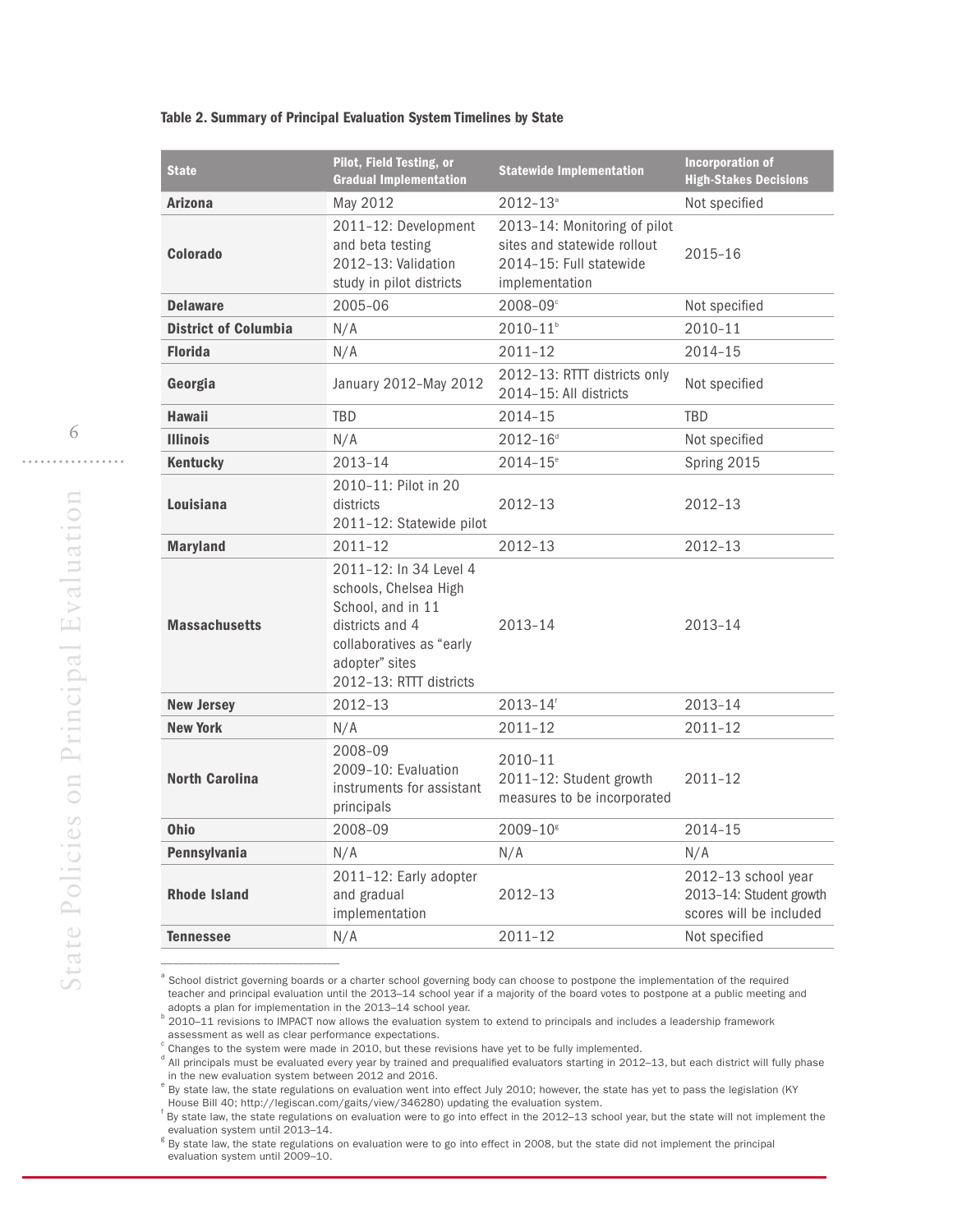# LOCAL CONTROL AND DISCRETION IN SYSTEM DESIGN

As with implementation timelines, states vary on how much control, discretion, and responsibility states provide to school districts for principal evaluation design and implementation. Among the RTTT states, four states mandate statewide systems, four states mandate the implementation of a state-developed system with local control granted over some components of the system, and 10 states mandate a minimum framework on which districts may base their own models. In the boxes are three examples from states, each example highlighting different degrees of district discretion and control.

### Delaware (1986) and the contract of the contract of the contract of the contract of the contract of the contract of the contract of the contract of the contract of the contract of the contract of the contract of the contra

The Delaware Performance Appraisal System for Administrators (DPAS II) was created through state educator evaluation reform legislation and was to be implemented for all public and charter schools within the state starting in the 2008–09 school year. The Delaware Administrative Standards provided the framework for the system's development, and the statewide system is composed of five components: (1) vision and goals, (2) culture of learning, (3) management, (4) professional responsibilities, and (5) student improvement. DPAS II uses multiple rating categories to determine effectiveness, and student growth is a critical component in the evaluation of a principal. Although the state allows districts to develop their own evaluation systems, they must meet strict state requirements and have the same rigor as the DPAS II system. No district in Delaware has chosen to develop its own evaluation system, and therefore all districts are using the state-created DPAS II system.

#### Maryland

The use of Maryland's state-developed principal evaluation system is mandated for all school districts within the state. Local education agencies (LEAs) have some flexibility, however. Maryland's system emphasizes professional development, with qualitative measures of professional practice accounting for 50 percent of a principal's evaluation and quantitative measures accounting for the remaining 50 percent (30 percent state growth measures and 20 percent local growth measures). The state provides flexibility in allowing LEAs to add local priorities to the eight outcomes contained in the Maryland Instructional Leadership Framework, on which the qualitative measures are based, and to choose local growth measures from a menu of items. The menu of growth measures will not be available until the conclusion of the pilot.

#### Florida

Florida has made districts responsible for developing their own evaluation systems, all districts having submitted a principal evaluation system before June 1, 2011. According to the Student Success Act, evaluation systems must be based on research and sound education principles. Principal evaluations must be 50 percent based on the performance of students, with instructional leadership and professional job responsibilities making up the remaining 50 percent.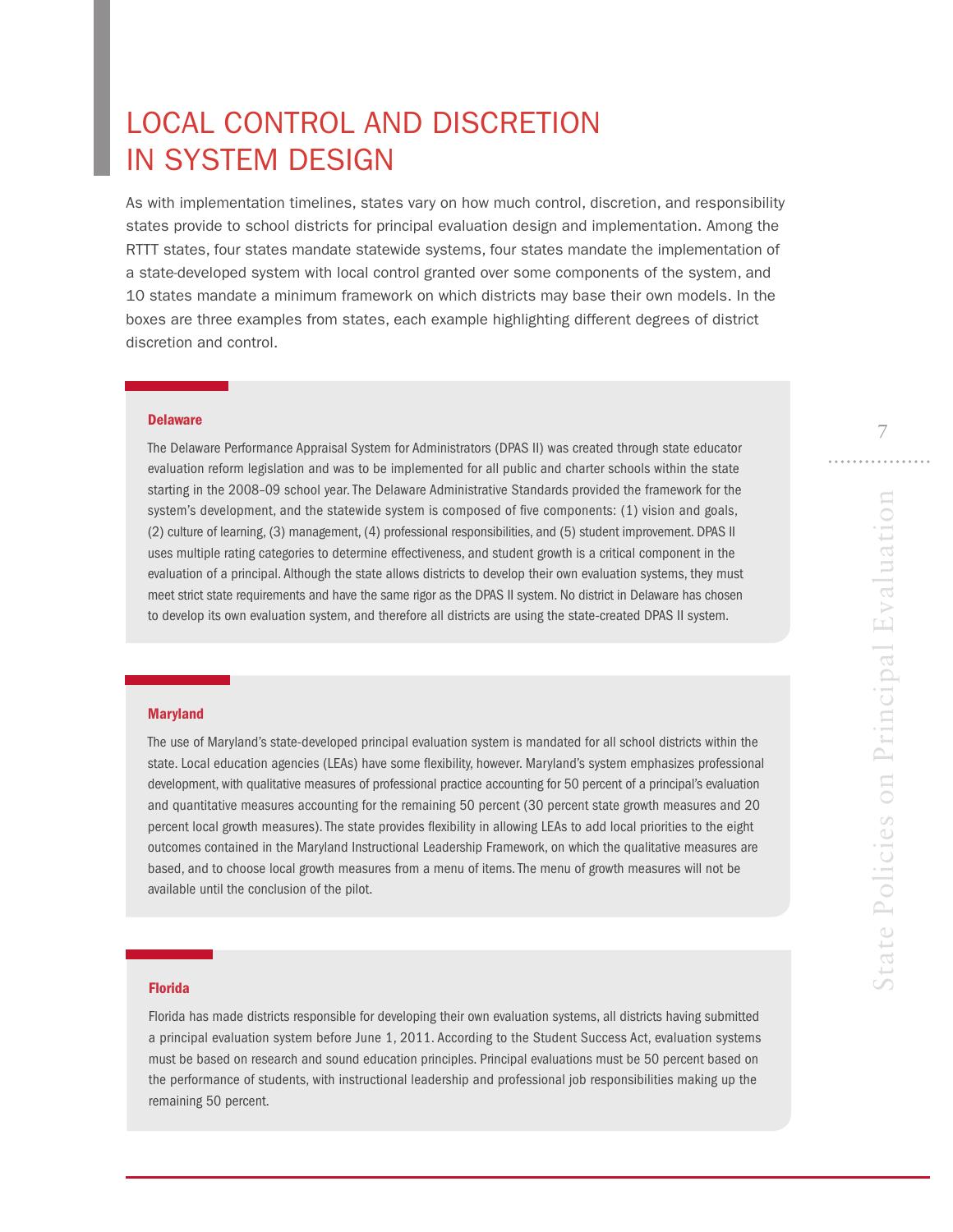# ESSENTIAL COMPONENTS OF A PRINCIPAL EVALUATION SYSTEM DESIGN

In April 2012, the National Comprehensive Center for Teacher Quality released *A Practical Guide to Designing Comprehensive Principal Evaluation Systems* (Clifford, Hansen, & Wraight, 2012), which outlines eight essential components of the principal evaluation system design process. Each of these components is critical to system design, but components five through eight apply more directly to implementation phases and their challenges because they describe the use of results over time. They are as follows: Selecting and Training Evaluators, Ensuring Data Integrity and Transparency, Using Principal Evaluation Results, and Evaluating the System. In this section we will use these four components as a framework in which to further examine implementation of principal evaluation systems within RTTT states.

8

# SELECTING AND TRAINING EVALUATORS

The selection and training of evaluators is critical to successful implementation of a principal evaluation system. Evaluators are in part responsible for ensuring that "evaluation procedures are followed, data are collected with integrity, information is properly interpreted, and actionable feedback is provided" (Clifford, Hansen, & Wraight, 2012). In order for evaluators to have the knowledge and skills necessary to conduct evaluations properly and consistently, and therefore for the evaluation system to have merit, evaluators need to be well trained and provided with ongoing support.

States are in very different stages of implementation when it comes to selecting and training evaluators. Two states are highlighted here as examples of the variation in approaches to evaluator selection and training.

#### Ohio

\_\_\_\_\_\_\_\_\_\_\_\_\_\_\_\_\_\_\_\_\_\_\_\_\_\_\_\_\_\_

The Ohio Department of Education oversees all training and credentialing of evaluators. The state provides guidance on observing behaviors such as facilitating meetings, leading professional development, meeting with parents, participating in individualized education program meetings, and leading postobservation teacher evaluation conferences. In addition, the state also provides retraining to evaluators and monitors interrater reliability and validity of scores.

<sup>10</sup> The components of *A Practical Guide to Designing Comprehensive Principal Evaluation Systems* are (1) Evaluation System Goals; (2) Stakeholder Investment and Communication Plan; (3) Selecting Measures; (4) Structure of the Evaluation System; (5) Selecting and Training Evaluators; (6) Ensuring Data Integrity and Transparency; (7) Using Principal Evaluation Results; and (8) Evaluating the System.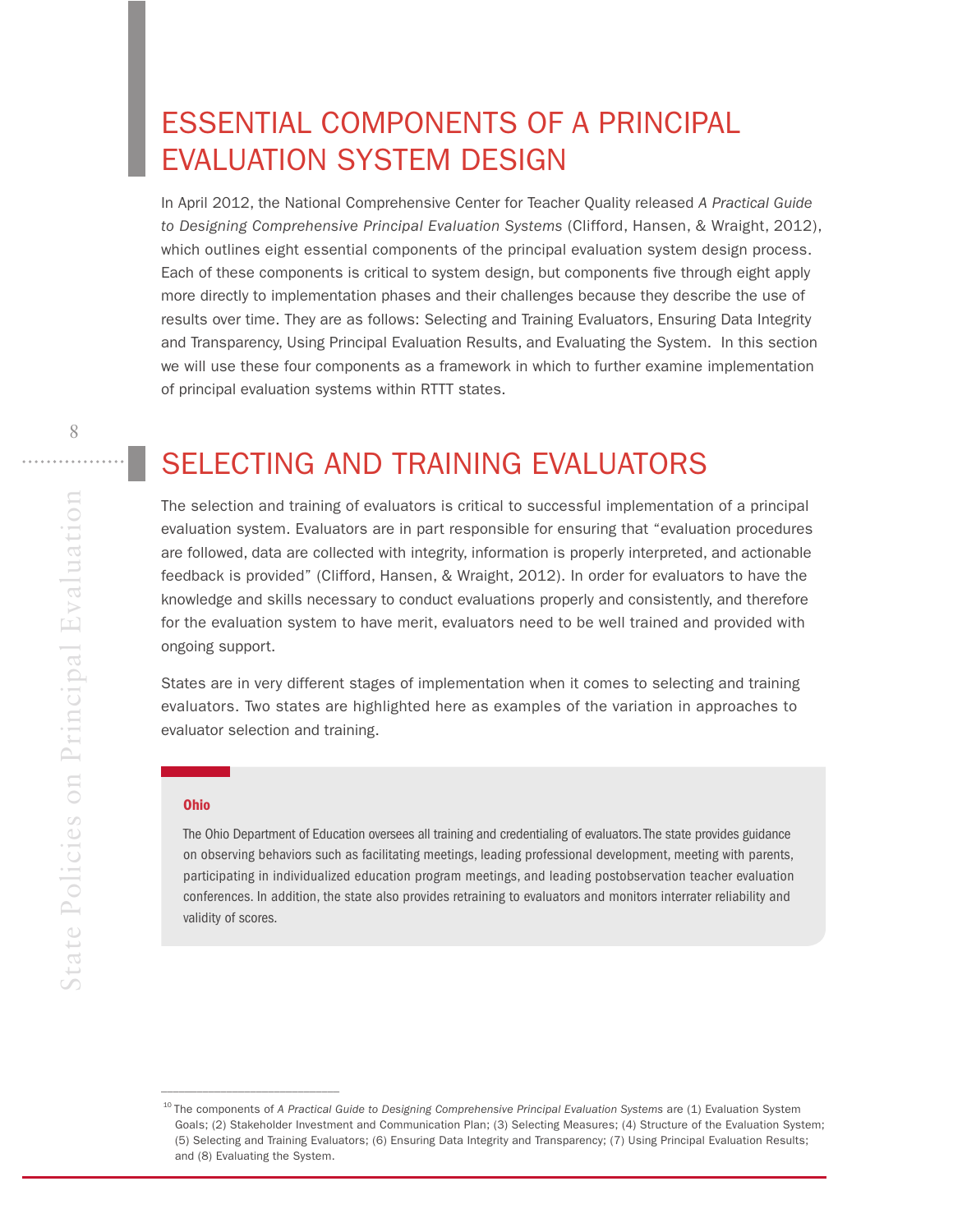#### Illinois

Illinois requires that principals be evaluated by the district superintendent, the superintendent's designee, or an individual appointed by the school board holding an appropriate administrative certificate. The state developed a mandatory train-the-trainer system to identify evaluators and provide training to district leaders on how to train evaluators. These district leaders are then responsible for developing and implementing a district-level prequalification training. The state requires school districts that offer their own evaluator retraining programs to ensure that evaluators are retrained at least once during each of their five-year certificate or licensure renewal cycles and that the trainings cover a minimum set of requirements, including procedures for determining levels of proficiency and using evaluation rubrics. After the district-level training, all evaluators must pass a statedeveloped assessment. An evaluator who fails the assessment must participate in the state-developed prequalification program before taking the assessment a second time. In addition, the state will provide retraining resources online as the system is rolled out statewide.

# DATA INTEGRITY AND TRANSPARENCY

Evaluation data is at the center of principal evaluation systems, including informing conclusions about principal performance, next steps for professional development, and high-stakes personnel decisions. For these reasons, data infrastructures are essential to principal evaluation systems. Data systems are critical in ensuring that evaluation data is of high quality and available to stakeholders; likewise, having access to and engagement with the data may help school and district leaders better understand and feel connected to system implementation. Our scan revealed that 11 states have a data infrastructure in place that allows for the linkage of principal performance data to individual teacher data and individual teacher data to student-level data; four states are developing their data systems. Following are brief profiles of two states with well-established data systems.

#### Tennessee

In Tennessee, the state has made clear decisions about how principal evaluation results are shared: value-added data currently are available to all educators and reported at the school and system levels, performance evaluation scores are part of a principal's confidential personnel file, and only aggregated scores are reported publicly. Tennessee also has developed support for principals in improving leadership practice through teacher support: the state has committed to training every principal in the use of value-added data, and in 2010–12, the state partnered with the SAS Institute and Batelle for Kids to create online supports, opportunities to provide face-to-face assistance, and a data dashboard to help facilitate the use of data at the LEA and classroom levels. The state created 33 online learning modules about how student achievement data can be used to improve instruction. In addition, the state hired regional value-added specialists to provide in-person assistance and support in how to use data to inform instruction and decision making.

9

. . . . . . . .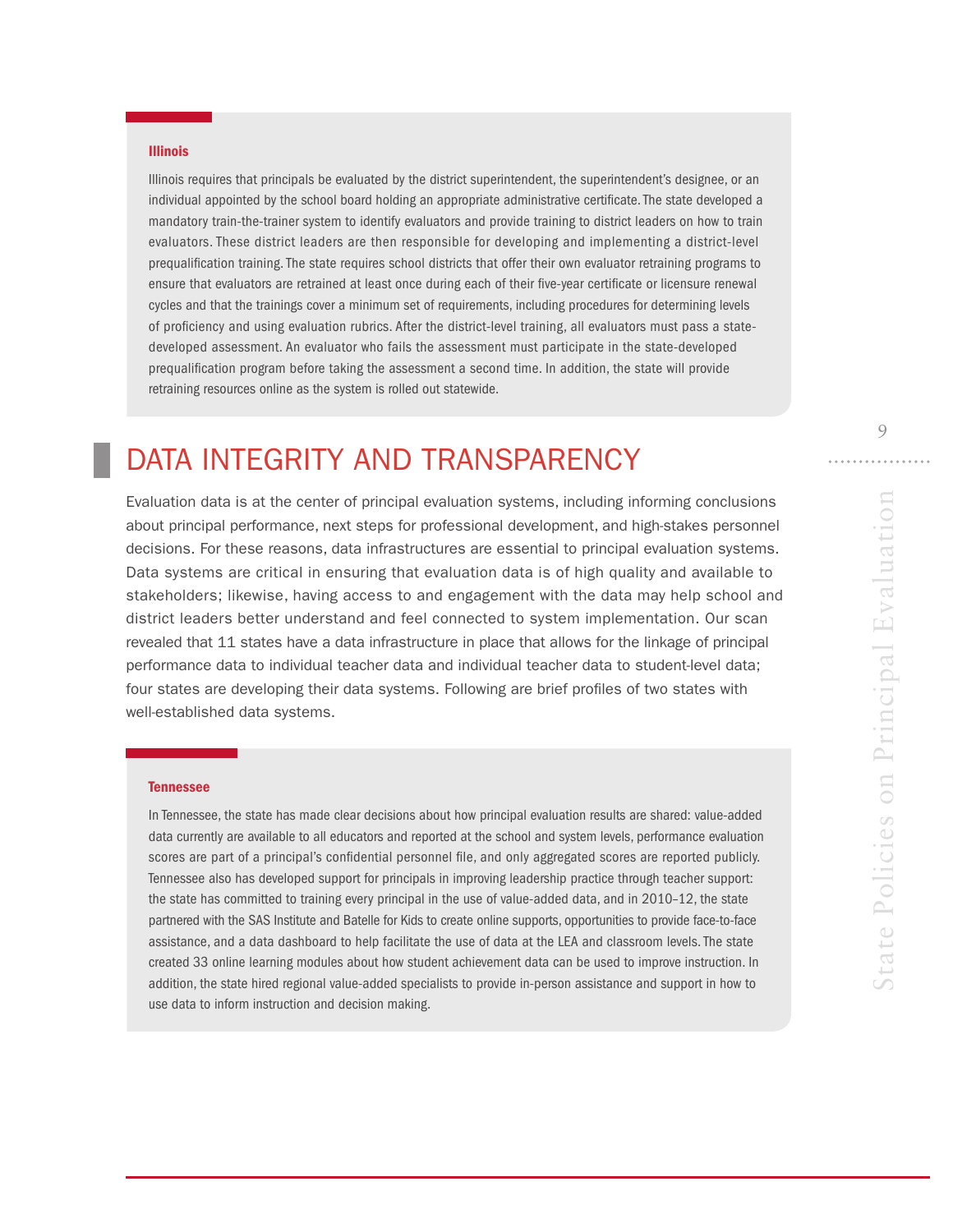#### District of Columbia

In the District of Columbia., evaluation data can be aggregated or disaggregated to depict results at state, district, and building levels. Currently, the state has not provided training to administrators to use the evaluation data to improve leadership practice but plans to allow teachers and administrators access to pertinent evaluation data through the Statewide Longitudinal Education Data Warehouse, which is currently being updated to meet the requirements of the evaluation system. In addition, the district plans to maintain a website with public access to aggregate data and has released a report with aggregate evaluation data from the 2010–11 school year. The Longitudinal Education Data Warehouse has an internal validation system that is used to correct errors.

# USING PRINCIPAL EVALUATION RESULTS: PERSONNEL DECISIONS

Decisions about how evaluation data will be used have implications for data infrastructure and reporting and will affect the degree to which the evaluation system provides principals with feedback, supports learning, facilitates preservice and inservice programming, and informs personnel decisions (Clifford, Hansen, & Wraight, 2012). States must decide who will be given access to principal evaluation data, develop decision rules for human resources actions, and determine how to clearly communicate to principals how the evaluation data will be used.

Many RTTT states intend evaluation results to be used in personnel decisions, primarily dismissal. Specifically, 13 states have mandated, recommended, or allowed the use of principal evaluation data in personnel decisions. Only a few states, however, explicitly mandate that evaluation results lead to accountability, including dismissal for poor performance (four states) or increases in compensation for excellent performance (three states).

Although accountability is not the main focus of all the evaluation systems and many states provide substantial support and assistance to struggling principals, it is clear that states have included accountability as an important component, in that many states already have determined the consequences for poor evaluation scores before seeing the data on current principal effectiveness. States also have anticipated that professional learning will need to stem from more than an evaluation rating: Professional learning and goal setting also have been mandated in six states. The extent to which professional learning is integral to the system or embedded in the evaluation varies among these six states. Rhode Island's model system includes a cycle of continuous goal setting through conferences with the evaluator, formative feedback, and assistance plans for struggling principals. The District of Columbia's IMPACT system has ongoing formative feedback cycles. Colorado does not have the in-depth formative feedback in its model system that Rhode Island and the District of Columbia have but instead links evaluation results to professional development opportunities. Although professional learning is a clearly defined goal of evaluation systems, most RTTT states recommend rather than mandate professional learning plans or goal-setting cycles or allow districts to determine how they will support principal practice.

. . . . . . . . . . .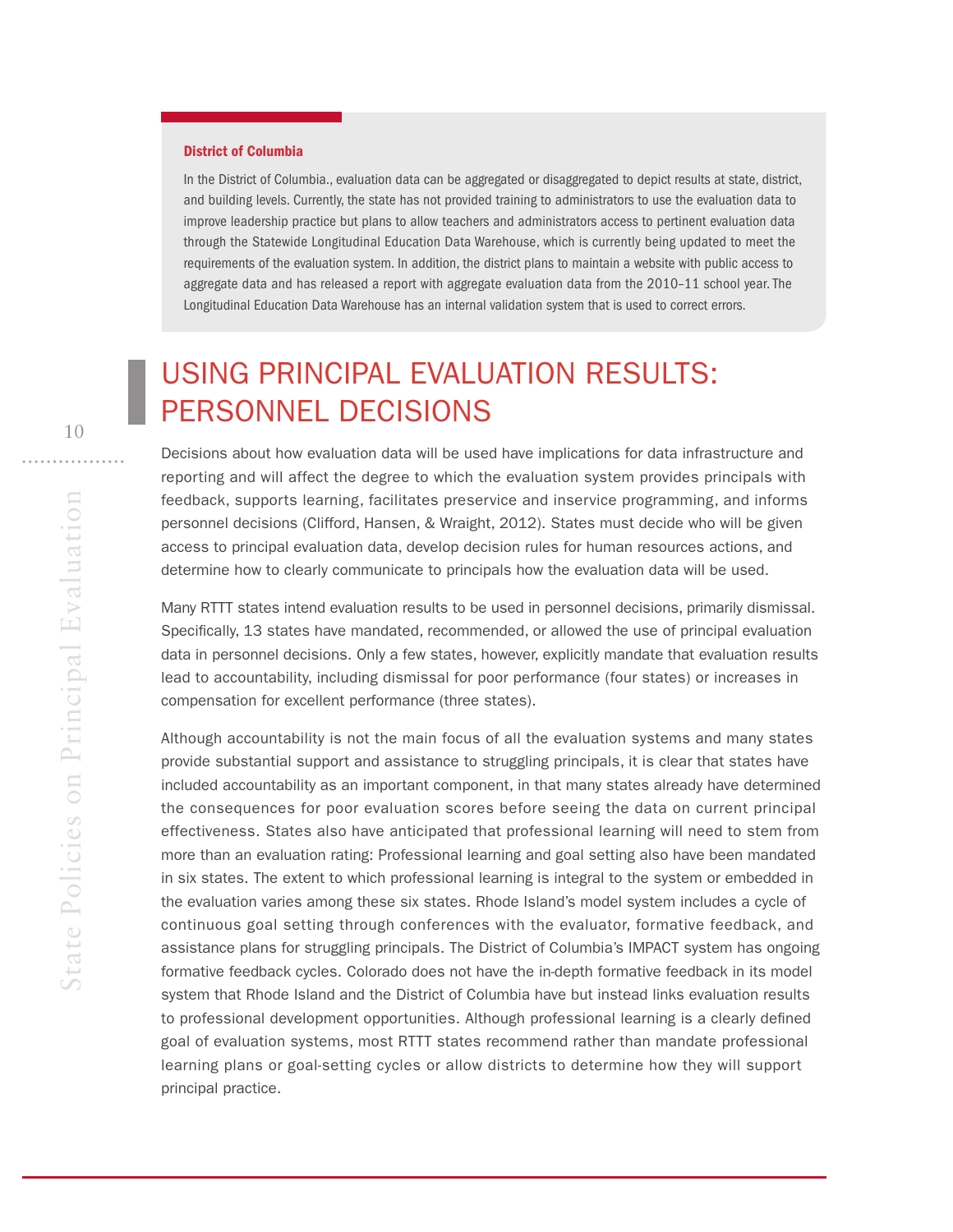The following box juxtaposes Rhode Island and Arizona as contrasting examples of how principal evaluation data are used.

#### Rhode Island

The state of Rhode Island mandates the use of principal evaluation data in personnel decisions. The state mandates that the evaluation system include a cycle of performance analysis, professional goal setting, professional development based on performance, and performance improvement based on growth plans. The state also mandates that principals receive performance feedback, recommendations for growth, and opportunities for self-reflection. During the evaluation process, the evaluator and principal use the evaluation results to map progress toward goals on the growth plan, and to develop goals for the following year. Principals rated as developing or ineffective are placed on an improvement plan for at least one year before termination is considered. The state recommends that districts dismiss principals who have received ineffective ratings two years in a row. Principals who receive ineffective ratings for five consecutive years lose their certification and may no longer serve as a principal in the state.

#### Arizona

Currently, the state does not mandate, recommend, or allow evaluation results to be used to inform personnel decisions, but the state initially planned to develop and issue guidelines for LEAs on how to use evaluation results to inform personnel decisions by 2012–13, as outlined in the state's second-round RTTT application. Arizona won round three RTTT funds but did not apply for round three funding of its Great Teachers and Leaders plan; therefore, it is unclear whether the state plans to pass legislation authorizing the use of evaluation results in personnel decisions in the future. The state does, however, plan to offer incentives that are based on evaluations. Arizona law requires the state board of education to adopt and implement a policy offering incentives to principals in the two highest performance classifications (highly effective and effective), which may include multiyear contracts or additional compensation for working at low-performing schools, and describing transfer and contract processes for principals performing in the lowest two classifications (developing and ineffective). The Arizona Framework for Measuring Educator Effectiveness recommends that LEAs develop and provide professional development on Arizona's Professional Administrative Standards and the evaluation process. The state board of education is required to describe how professional development opportunities align with principal evaluations by school year 2013–14.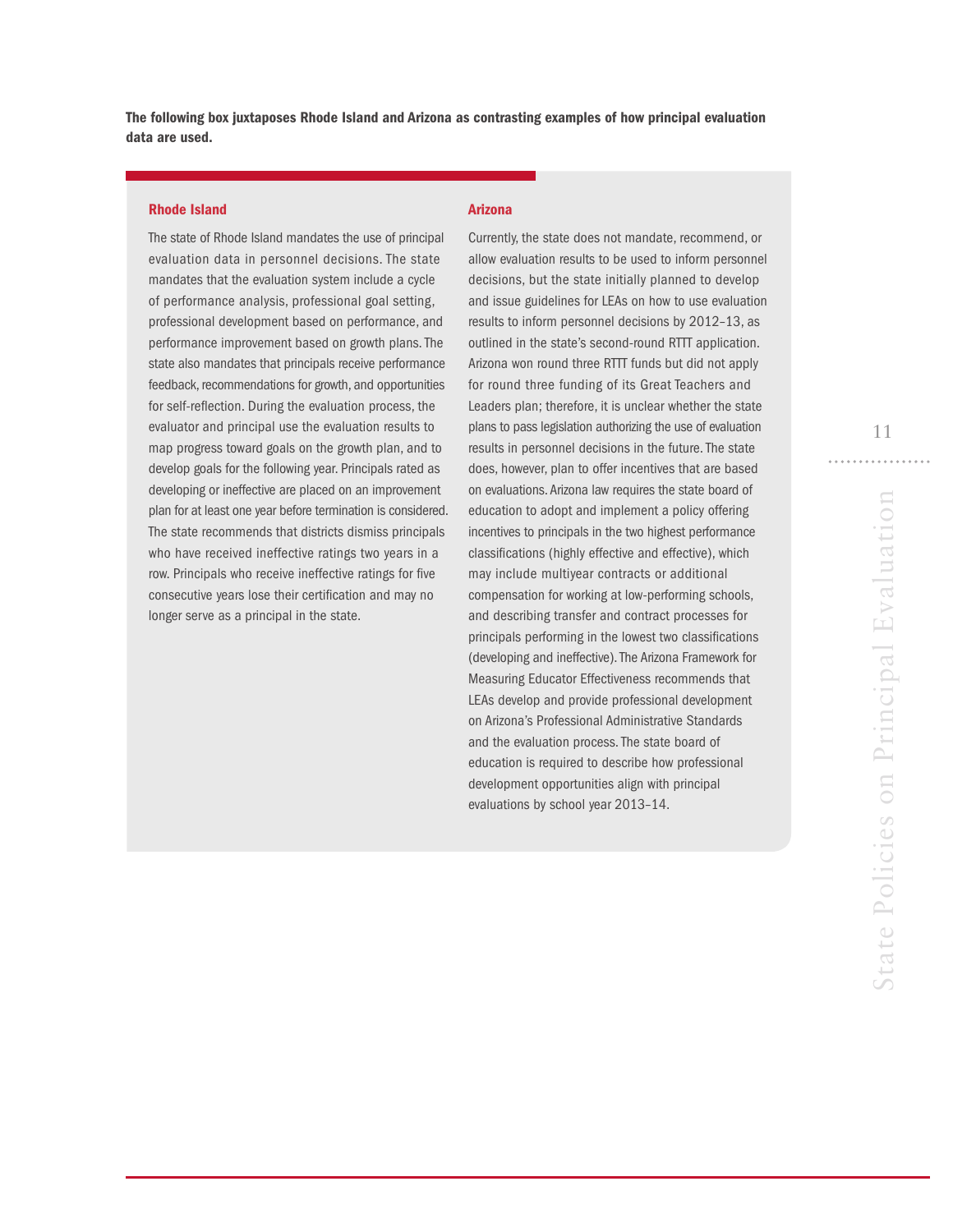# EVALUATING THE SYSTEM

To date, there is little research on the effectiveness and impact of principal evaluation systems. The influx of principal evaluation system reform and development, in large part because of federal grant programs, has created an opportunity to add to the evidence base on principal evaluation. In addition, research and evaluation of these systems will provide states with the opportunity to make improvements to their systems as they mature. Unfortunately, many states' system evaluation plans are still in their infancy. Highlighted are two states that have planned for an evaluation of their principal evaluation systems.

#### North Carolina

North Carolina's Consortium for Educational Research and Evaluation will complete three evaluations and reports on the evaluation of teacher and principal effectiveness. The consortium has already released a reliability analysis of multiple value-added models and intends on releasing two evaluations, one preliminary evaluation in 2013, and a final evaluation in 2014. The Consortium for Educational Research and Evaluation also will release an evaluation of the state's implementation of the RTTT grant.

#### New Jersey

New Jersey plans to evaluate the fairness, reliability, and validity of its measures of effective educator performance, and examine the impact of the evaluation system on student learning and instructional practice. The New Jersey State Department of Education will evaluate the pilot sites in the 2011–12 and 2012–13 school years and will collect information from sample LEAs once the evaluation system is implemented full scale in 2013–14. The department will be collecting this information, and monitoring and analyzing data to inform correlation. The department has contracted with an external researcher as well as a nationally recognized technical assistance provider to assist with this process in preparation for statewide rollout. New Jersey also plans to enhance its state longitudinal data system, NJ SMART, and develop a Web-based instructional-improvement system.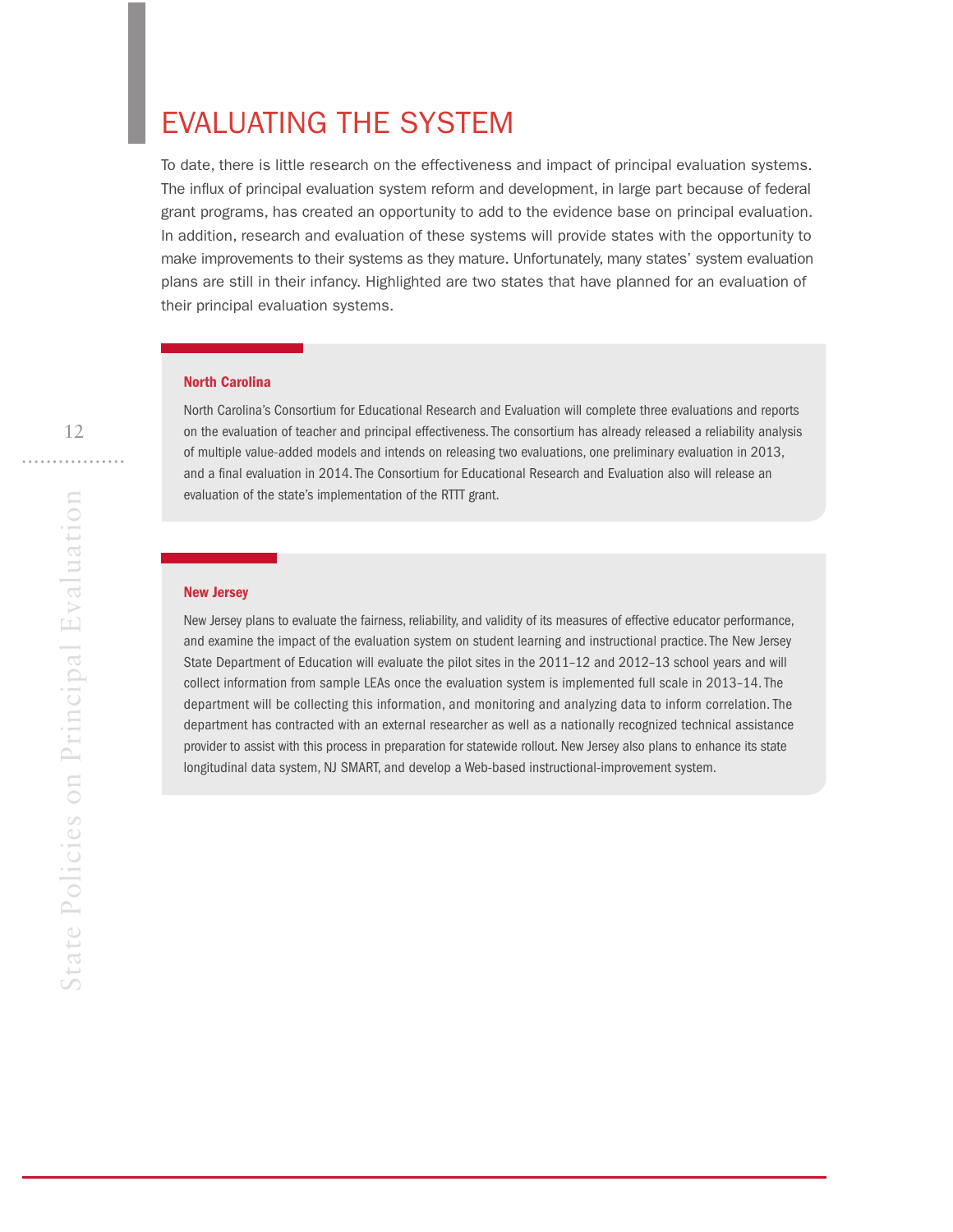# **CONCLUSION**

State principal evaluation legislation is rapidly changing and holds potential for dramatically increasing the level and quality of feedback to school leaders. This policy review indicates that 34 states have passed legislation on principal legislation since the introduction of the RTTT competition in 2009.

The review indicates that a majority of RTTT states include student growth data and community feedback as significant components of the evaluation system. There is variety, however, in how states define the goals and outcomes of the evaluation system as well as how states determine the degree of district and state control and responsibility. Most of these states plan to implement their evaluation systems in the next three years, after pilot programs or gradual implementation plans; however, there is significant variation in how states have approached and planned evaluator training and system quality oversight.

As described in *A Practical Guide to Designing Comprehensive Principal Evaluation Systems* (Clifford, Hansen, & Wraight, 2012), the successful implementation and continued importance of principal evaluation systems is highly dependent on the "quality of training and support provided to evaluators," (p. 47) data integrity and transparency, data reporting procedures, and the legal defensibility of the system. Although regional and local differences may necessitate differences in how training, data use, and system evaluation occur, it is critical that states devote significant time and resources to these components to ensure the strength and fidelity of these systems.

Implementing these principal evaluation systems with fidelity and with consideration for all stakeholders will be a major challenge in most states, testing the capacity of the states' departments of education and district-level support systems. Whether conducted by districts or at the state level, evaluator selection and training are crucial to fidelity of implementation and stakeholder buy-in during the first few years of system implementation. States may benefit from networking with each other and through regional comprehensive centers to share best practices and potential solutions to common issues, such as gathering growth data. Although implementation of these systems is challenging, states can work to ensure that the evaluation systems are fair and meaningful by adjusting the system according to stakeholder feedback throughout both the pilot years and the first years of implementation.

13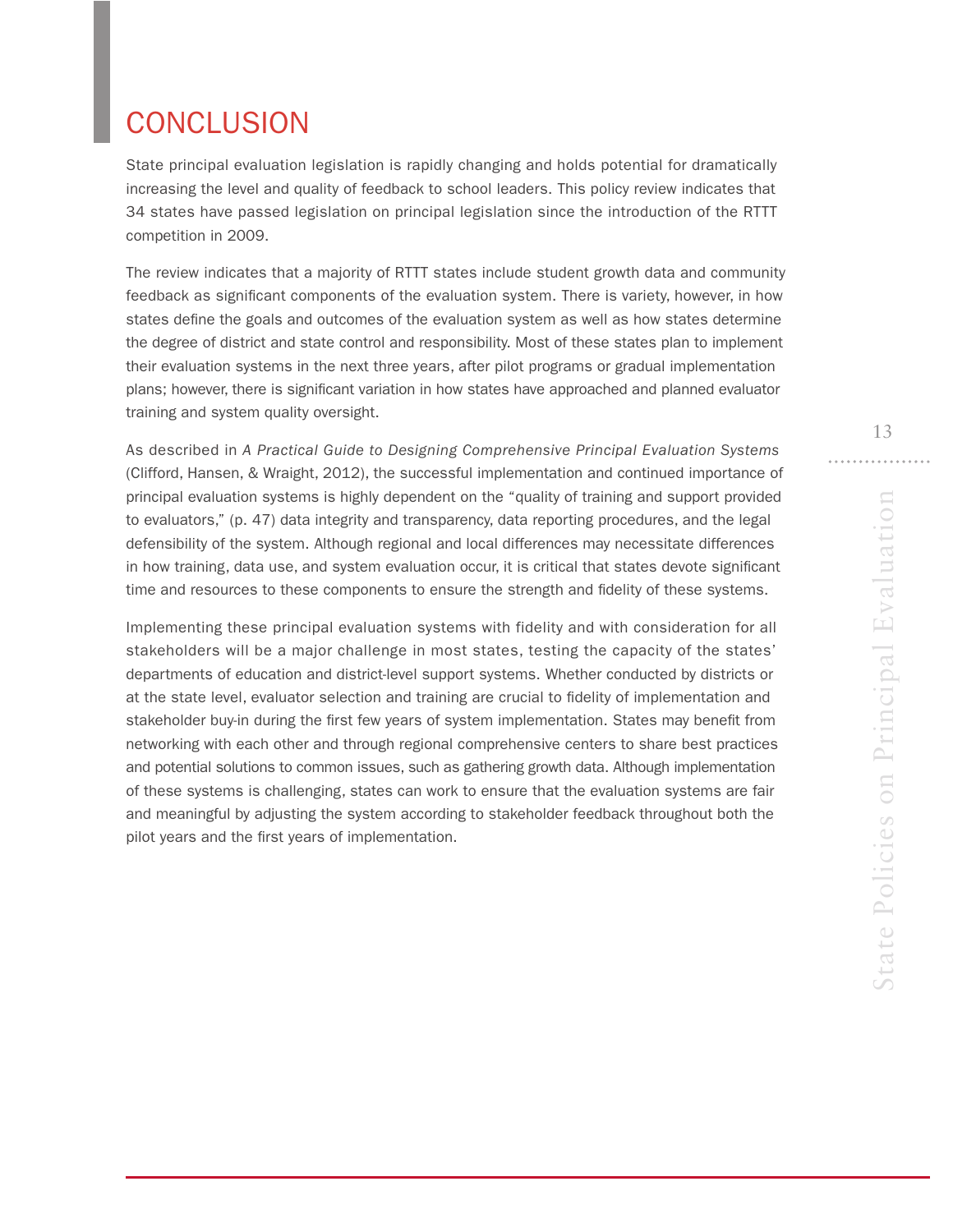### REFERENCES

- Clifford, M., Behrstock-Sherratt, E., & Fetters, J. (2012). *The ripple effect: A synthesis of research on principal influence to inform performance evaluation design.* Washington, DC: American Institutes for Research.
- Clifford, M., Hansen, U., & Wraight, S. (2012). *A practical guide to designing comprehensive principal evaluation systems.* Washington, DC: National Comprehensive Center on Teacher Quality.
- Clifford, M., & Ross, S. (2011). *Designing principal evaluation systems: Research to guide decisionmaking. Washington, DC: American Institutes for Research and National Association of Elementary School Principals.*
- Davis, S., Kearney, K., Sanders, N., Thomas, C., & Leon, R. (2011). *The policies and practices of principal evaluation: A review of the literature.* San Francisco: WestEd.
- Halliger, P., & Heck, R. H. (1996). The principal's role in school effectiveness: An assessment of methodological progress, 1980–1995. In K. Leithwood, J. Chapman, D. Corson, P. Hallinger, & A. Hart (Eds.), *The international handbook of research on educational leadership and administration* (pp. 723–784). New York: Kluwer Press. Retrieved from [http://www.](http://www.philiphallinger.com/papers/Hallinger_methods_Handbook.pdf) [philiphallinger.com/papers/Hallinger\\_methods\\_Handbook.pdf](http://www.philiphallinger.com/papers/Hallinger_methods_Handbook.pdf)
- Horng, E. L., Klasick, D., & Loeb, S. (2010). Principal's time use and school effectiveness. *American Journal of Education, 116(*4), 491–523. Retrieved from [http://cepa.stanford.edu/](http://cepa.stanford.edu/sites/default/files/Principal%27s%20Time%20Use%20AJE.pdf) [sites/default/files/Principal%27s%20Time%20Use%20AJE.pdf](http://cepa.stanford.edu/sites/default/files/Principal%27s%20Time%20Use%20AJE.pdf)
- Leithwood, K., Louis, K. S., Anderson, S., & Wahlstrom, K. (2004). *How leadership influences student learning.* New York: The Wallace Foundation. Retrieved from [http://www.](http://www.wallacefoundation.org/knowledge-center/school-leadership/key-research/Documents/How-Leadership-Influences-Student-Learning.pdf) [wallacefoundation.org/knowledge-center/school-leadership/key-research/Documents/](http://www.wallacefoundation.org/knowledge-center/school-leadership/key-research/Documents/How-Leadership-Influences-Student-Learning.pdf) [How-Leadership-Influences-Student-Learning.pdf](http://www.wallacefoundation.org/knowledge-center/school-leadership/key-research/Documents/How-Leadership-Influences-Student-Learning.pdf)
- Marzano, R., Waters, T., & McNulty, B. (2005). *School leadership that works: From research to results. Alexandria,* VA: Association for Supervision and Curriculum Development.
- National Association for Elementary School Principals and National Association for Secondary School Principals. (in press). *Guidelines for principal evaluation.* Washington, DC: Author.

. . . . . . . . . . . .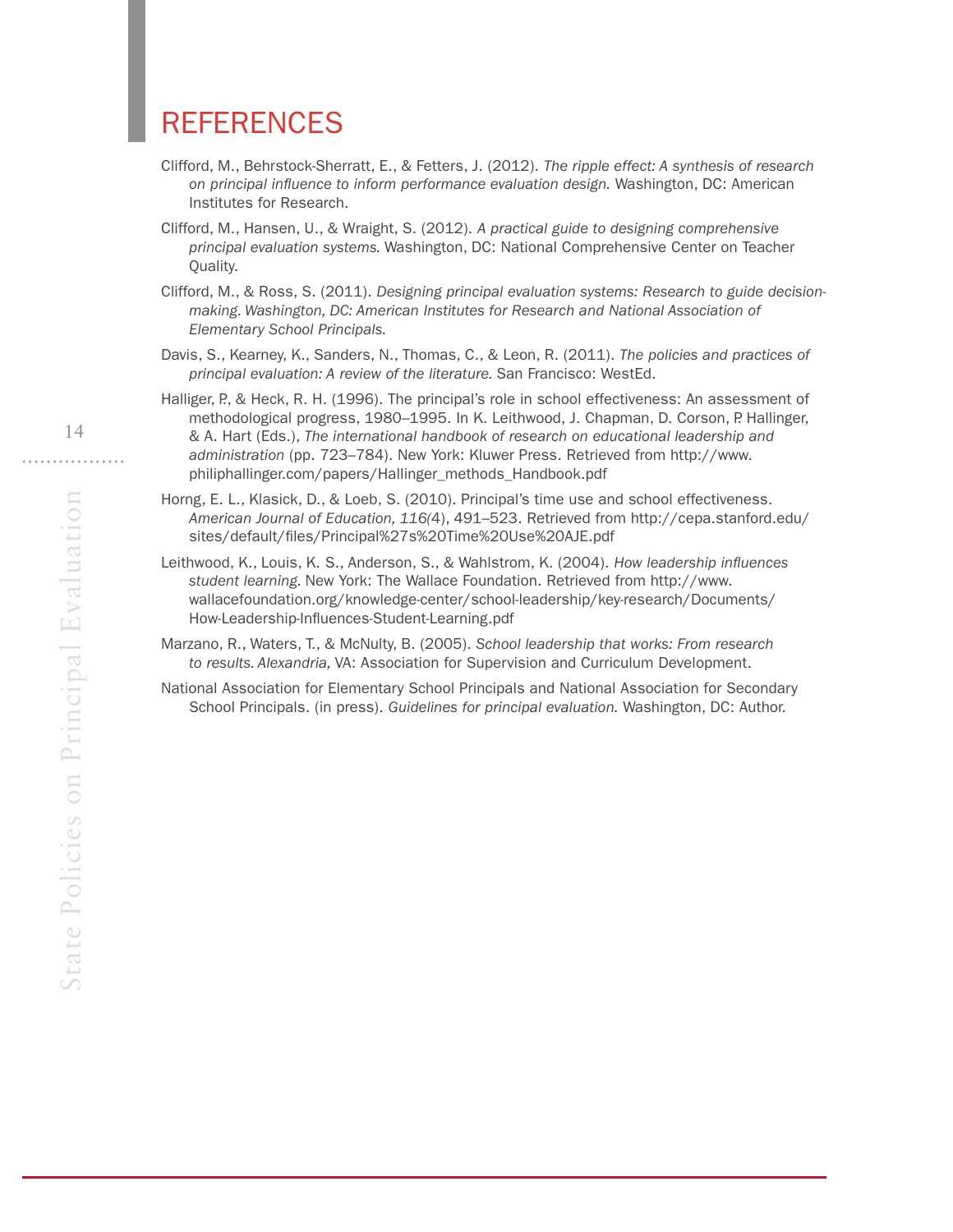# ABOUT THE NATIONAL COMPREHENSIVE CENTER FOR TEACHER QUALITY

The National Comprehensive Center for Teacher Quality (TQ Center) was created to serve as the national resource to which the regional comprehensive centers, states, and other education stakeholders turn for strengthening the quality of teaching—especially in high-poverty, low-performing, and hard-to-staff schools—and for finding guidance in addressing specific needs, thereby ensuring that highly qualified teachers are serving students with special needs.

The TQ Center is funded by the U.S. Department of Education and is a collaborative effort of ETS, Learning Point Associates, and Vanderbilt University. Integral to the TQ Center's charge is the provision of timely and relevant resources to build the capacity of regional comprehensive centers and states to effectively implement state policy and practice by ensuring that all teachers meet the federal teacher requirements of the current provisions of the Elementary and Secondary Education Act (ESEA), as reauthorized by the No Child Left Behind Act.

The TQ Center is part of the U.S. Department of Education's Comprehensive Centers program, which includes 16 regional comprehensive centers that provide technical assistance to states within a specified boundary and five content centers that provide expert assistance to benefit states and districts nationwide on key issues related to current provisions of ESEA.